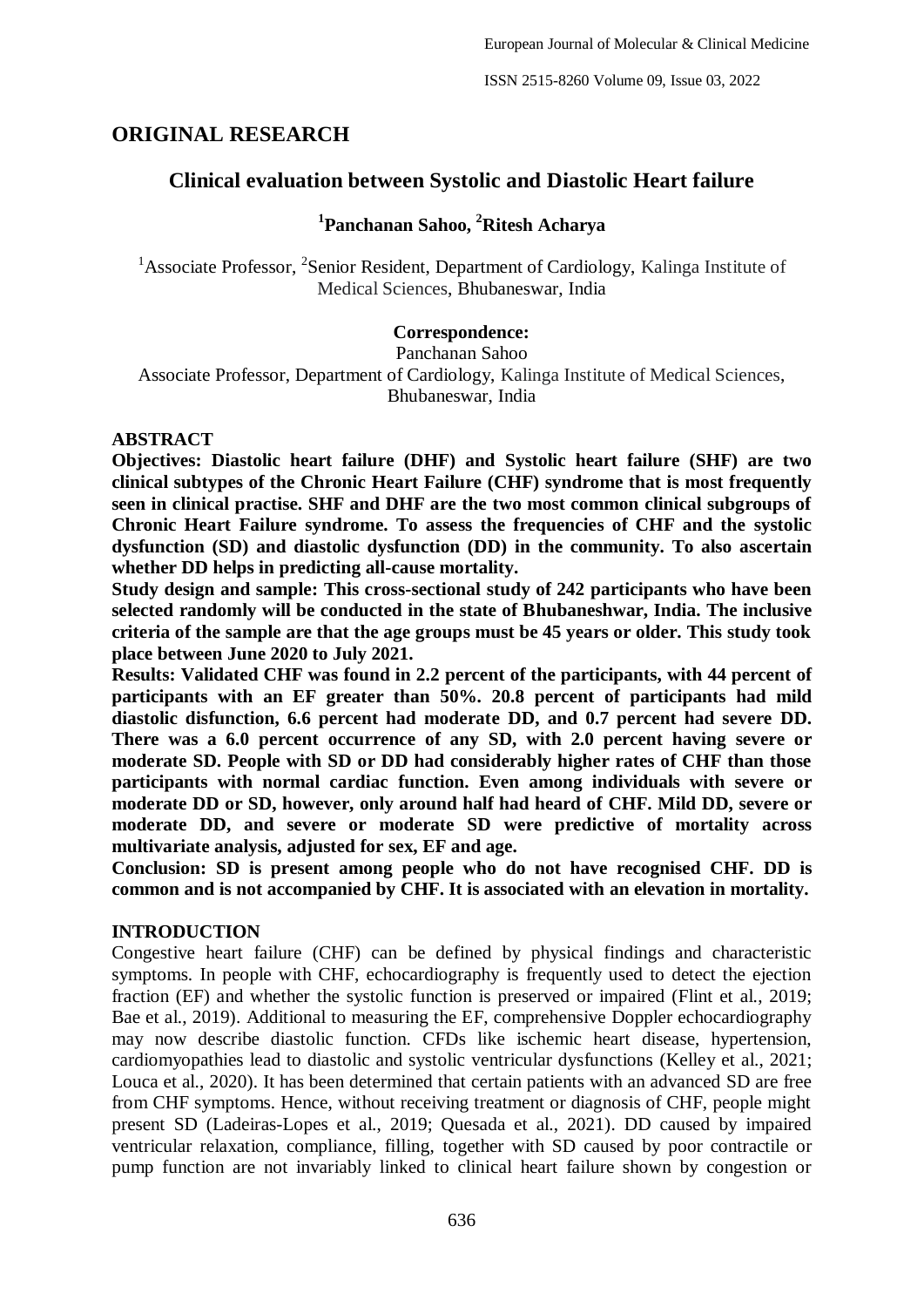diminished cardiac output (Robles et al., 2019). DD, as measured by changes in ventricular filling characteristics, is also frequent in SHF, especially in late heart failure. LV systolic contractility, function, and performance remain normal in DHF. In some studies, long-axis SD has been determined (Butler et al., 2018).

The CHF guidelines acknowledge the efficaciousness of therapy in aborting or delaying the progress of SD. It has been indicated by past literature that even simple Doppler evidences of DD tends to be a risk factor for future developments of cardiac death and CHF (Jung et al., 2019). Hence, a powerful strategy for the reduction of CHF incidence is the early identification and diagnosis of preclinical DD and SD. This study intends to demonstrate the occurrences of DD and SD and also the CHF in the selected sample. Another intent is to identify the existence of DD as predictive of mortality.

# **METHODOLOGY**

## **SAMPLE**

A random sampling of patients was undertaken for this cross-sectional study where 242 participants were selected. The inclusive criteria for the selection of the participants were that the age groups were 45 years or more. This study took place between June 2020 to July 2021.

## **TESTS CONDUCTED**

The anamnesis of each participant was examined for hypertension and/or myocardial infarction using recognised criteria. Clinical diagnosis of atherosclerotic heart disease and DM were also kept track of. Every participant undertook a medical assessment that included height, weight, and blood pressure measurements. The BMI of each participant was determined, and their anamnesis was checked to see if they had been diagnosed with CHF. M-mode echocardiography utilising quantitative 2-D approach, semiquantitative 2-D visual estimate method and modified Quinones's formula were instrumentalised to evaluate EF of every participant. To be classified as having severe or moderate DD, participants had to meet two Doppler criteria. Subjects who satisfied one of these criteria for severe or moderate DD, or whose characteristics were suggestive but not decisive for DD. They were characterised as indeterminate rather than normal. 2-D data and M-mode were used to derive left atrial volume and left ventricular mass, which was then indexed to the surface area of the body.

## **STATISTICAL METHODS**

The corresponding distribution was summed as an empirically calculated cumulative distribution function for every EF technique. With the associated 95 percent confidence interval based on the precise binomial distribution, the total prevalence of SD was assessed for each approach among subjects from whose EF was acquired by that method.

## **FINDINGS**

The mean ages of research participants were 62.7 (10.6), with 29.3 percent between the ages of 45 and 54, 30.6 percent between the ages of 55 and 64, 25.4 percent between the ages of 65 and 74, and 14.6 percent between the ages of 75 and older. BMI was 27.4 on the mean (5.41). 8.8% were past or current smokers, 50.1 percent had diabetes, 4.4 percent had diabetes, 12.1% had a family history of atherosclerotic heart disease, and 4.9 percent had a prior myocardial infarction.

## **SYSTOLIC DYSFUNCTION**

M-mode provided EF for 78.0 percent of participants, 79.2% for the biplane Simpson technique, and 99.7% for 2-D visual approaches. 92.5 percent of total 242 patients had their EF quantitatively assessed using M-mode or the biplane Simpson technique if M-mode was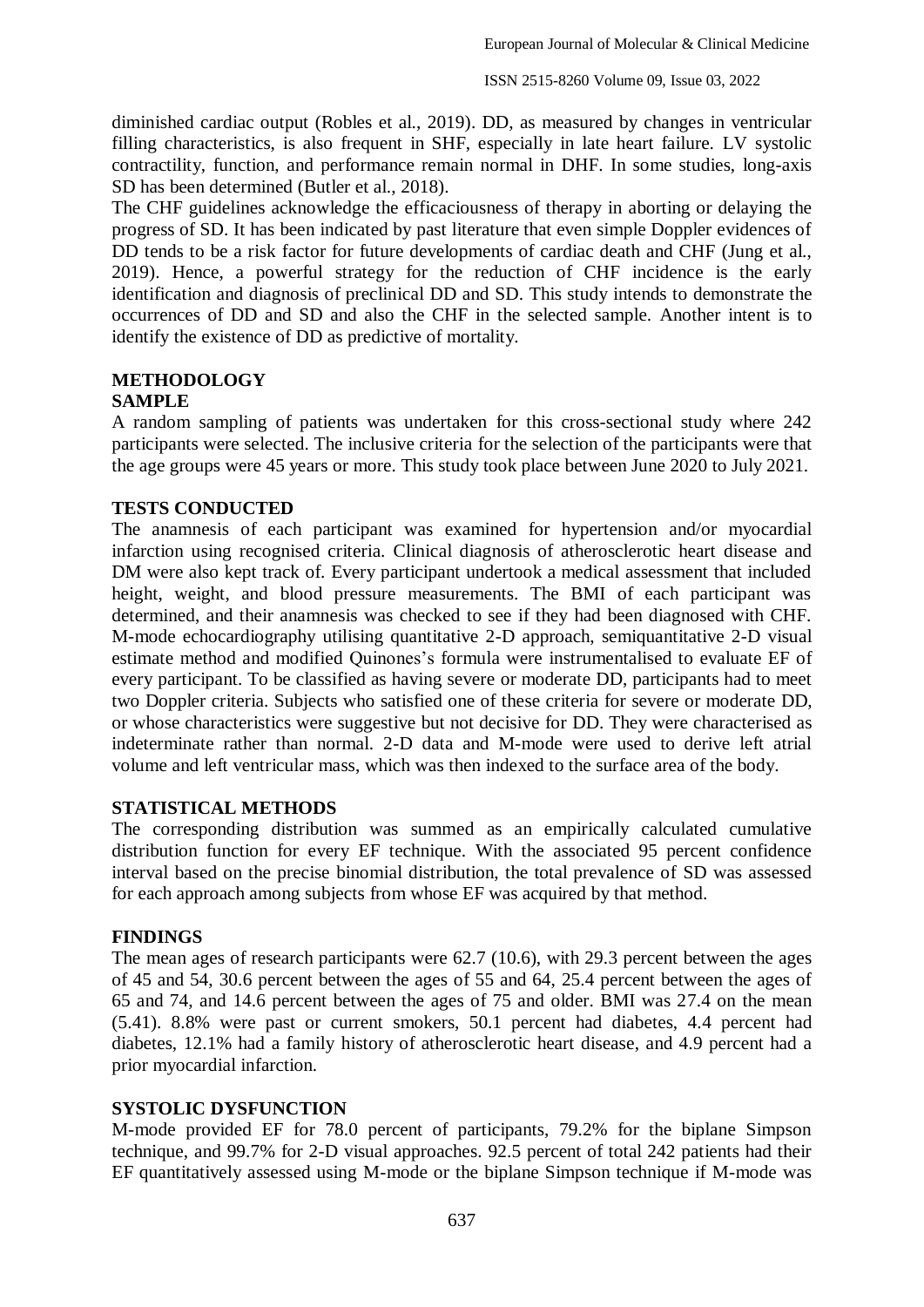not feasible. The prevalence was 6.0 percent (95 percent CI, 5.0 percent -7.1 percent) for those with an EF of 50 percent or less and 2.0 percent (95 percent CI, 1.4 percent -2.5 percent) for patients with an EF of 40 percent or less among 236 participants whose EF was evaluated with the 2-D visual technique. When the sample was restricted using only one quantitative technique, the prevalence of SD was lower. It was greater in males than women with and without correcting for age  $(P<0.001)$ , and increased with age with and without adjusting for sex  $(P<0.001)$ .

|                                    | <b>Number of patients affected</b> |             |                     |               |
|------------------------------------|------------------------------------|-------------|---------------------|---------------|
|                                    | Age, Group, y                      |             |                     |               |
| <b>Variables</b>                   | <b>Normal</b>                      | <b>Mild</b> | <b>Moderate</b>     | <b>Severe</b> |
| Men                                | 80 (70.2)                          | 26(22.5)    | 8(6.7)              | 0(0.6)        |
| Women                              | 94 (73.2)                          | 25(19.4)    | 8(6.6)              | 1(0.8)        |
| Age, y                             |                                    |             |                     |               |
| 45-64                              | 132 (87.2)                         | 13(8.9)     | 6(3.7)              | 0(0.2)        |
| > 65                               | 42(46.1)                           | 37(40.7)    | 10(11.5)            | 2(1.6)        |
| Ejection fraction, %               |                                    |             |                     |               |
| $>50$                              | 171 (74.5)                         | 45 (19.6)   | 13(5.6)             | 1(0.3)        |
| $<$ 50                             | 2(20.5)                            | 5(44.3)     | 3(26.1)             | 2(9.1)        |
| <b>Hypertension</b>                |                                    |             |                     |               |
| N <sub>0</sub>                     | 138 (79.3)                         | 27(15.5)    | 9(4.9)              | 0(0.4)        |
| <b>Yes</b>                         | 36(52.7)                           | 23(34.5)    | 8(11.2)             | 1(1.6)        |
| <b>Diabetes</b>                    |                                    |             |                     |               |
| N <sub>0</sub>                     | 158 (73.3)                         | 42 (19.5)   | 14(6.5)             | 2(0.7)        |
| Yes                                | 113 (52.4)                         | 82 (38.1)   | 17(7.9)             | 4(1.6)        |
| <b>Coronary disease</b>            |                                    |             |                     |               |
| N <sub>0</sub>                     | 175(75.3)                          | 44 (19.1)   | 12(5.3)             | 1(0.3)        |
| Yes                                | 4(42.3)                            | 4(35.4)     | 2(18)               | 0(4.2)        |
| <b>Myocardial infarction</b>       |                                    |             |                     |               |
| N <sub>0</sub>                     | 176 (73.4)                         | 48 (19.9)   | 15(6.2)             | 1(0.5)        |
| Yes                                | 1(35.5)                            | 1(42.1)     | 0(15.8)             | 0(6.6)        |
| <b>Validated CHF diagnosis</b>     |                                    |             |                     |               |
| N <sub>0</sub>                     | 174 (72.6)                         | 49 (20.6)   | 15(6.4)             | 1(0.4)        |
| Yes                                | 0(4.5)                             | 1(40.9)     | 1(27.3)             | 1(27.3)       |
| <b>CHF</b> diagnosis               |                                    |             |                     |               |
| N <sub>0</sub>                     | 173 (72.8)                         | 49 (20.4)   | 15(6.3)             | 1(0.4)        |
| <b>Yes</b>                         | 0(3.7)                             | 2(48.2)     | 1(25.9)             | 1(22.2)       |
| Body mass index, kg/m <sup>2</sup> |                                    |             |                     |               |
| $<$ 25                             | 47(75.1)                           | 10(16.2)    | 5(7.6)              | 0(1.1)        |
| 25-30                              | 74 (72.6)                          | 21(20.3)    | 7(6.4)              | 0(0.7)        |
| $\geq 30$                          | $\overline{53}$ (68.0)             | 20(25.3)    | $\overline{5(6.2)}$ | 0(0.5)        |

## **DIASTOLIC DYSFUNCTION**

About 179 subjects (87.1%) had a normal or abnormal diastolic function, whereas 63 had uncertain diastolic function (12.9 percent). Only one of the five patients with confirmed CHF satisfied Doppler criteria for normal diastolic function. Two of the patients had diastolic dysfunction as evaluated by Doppler. The other three were still up in the air. Overall, 6.5% (94% CI, 5.4%- 7.7%) had moderate, 20.6% (96% CI, 18.0%- 22.6%) had mild, and 0.8%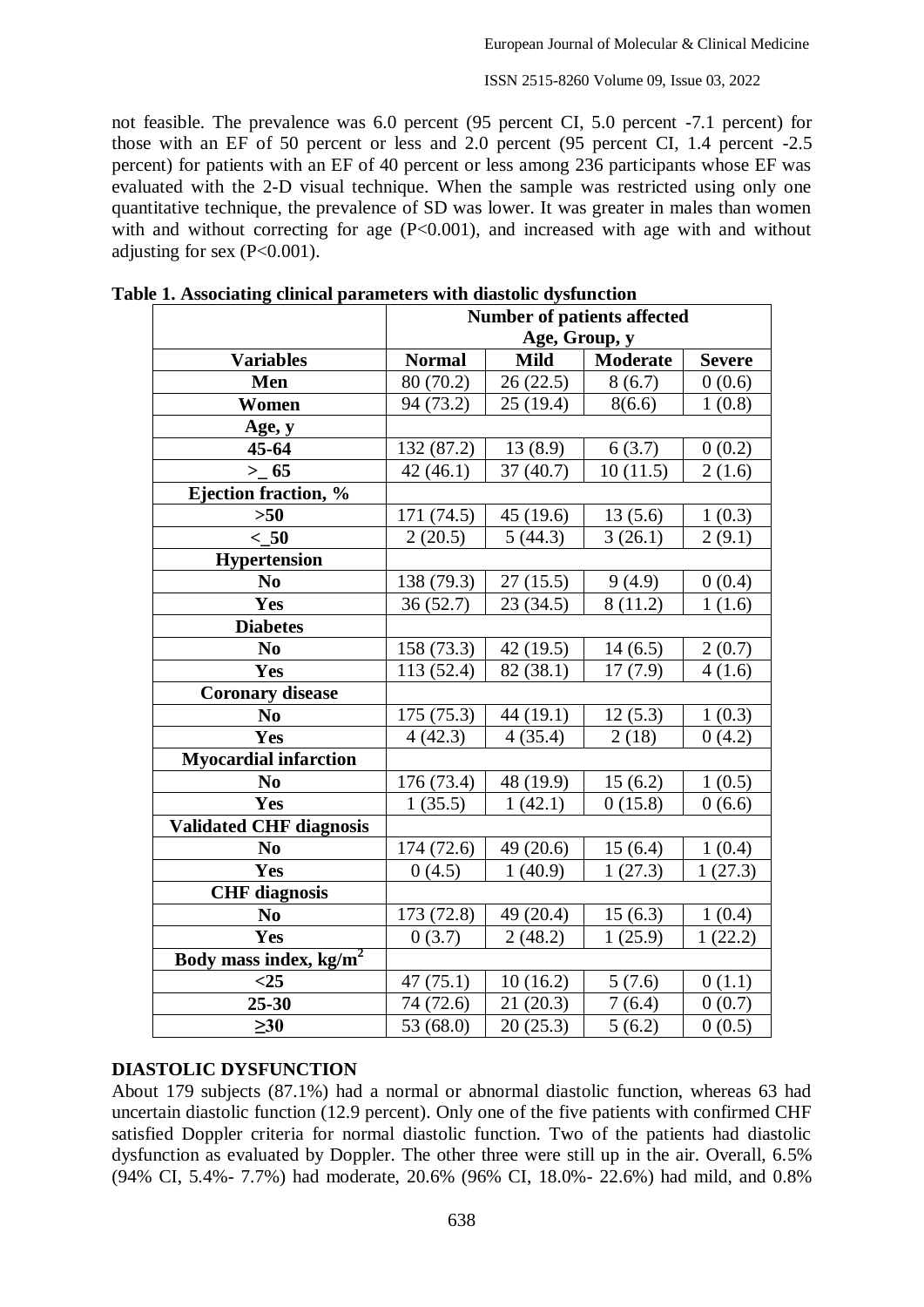(94% CI, 0.4%-1.0%) had severe DD with 5.7% (94% CI, 4.2%-6.7%) having severe or moderate DD with a normal EF level. Diastolic dysfunction became more prevalent as people became older, was more prevalent in participants with CVD, DM, or SD, and was equally common among women and men. When compared to the patients' moderate diastolic function (28.6%), normal (29.8%), or severe (24.2%) diastolic dysfunction, a higher number of participants with mild DD (38.9%) were obese (BMI >30).

## **DISCUSSION**

The current investigation provided the first estimations of the existence of DD, based on Doppler criteria that were both rigorous and hemodynamically validated. Diastolic Dysfunction (DD) and isolated DD were both common. CHF has become more prominent as its severity has increased. Even in the absence of a CHF diagnosis, severe DD was typically preclinical. When sex, EF, and age were taken into account, both mild and severe or moderate DD was found to be predictive of mortality. SD was also widely used. Despite the fact that the frequency of CHF increased with declining systolic function, fewer than half of individuals with an EF of 40 percent or below received a diagnosis of CHF. Simple clinical tests can identify people who are most at risk for preclinical SD or DD.

Obokata et al. (2020), Sorrentino (2019), and Packer (2019) conducted participants-based investigations and found that 45% to 50% of people with CHF have normal EF, which was verified in our study. Individuals with normal EF and CHF consistently demonstrate DD when subjugated to hemodynamic testing, according to Myhre et al. (2019) and Ferreira et al. (2018), whereas patients presenting with normal EF and CHF do not have temporary SD. According to Cowie et al. (2018), mitral inflow patterns indicating severe, moderate or mild DD, independently predicted the future development of CHF in older volunteers. When technique-specific rates, sex and age were evaluated, participants-based studies like Yoldas et al. (2018) revealed similar prevalence rates as that of the findings of the current study.

For women and men over the age of 40, lifetime risks of having CHF are 20%, which is higher than lifetime risks of many other illnesses regularly checked for. CHF prevention is important (Zhang et al, 2018). The therapy of preclinical SD is suggested in CHF recommendations for moderate to severe DD versus normal diastolic function. Several therapeutic trials are now underway, despite the fact that deficiency of therapies in diastolic CHF alters the illness trajectory (Metkus et al., 2018). In order to extend the approach of CHF prevention through treatment of preclinical SD to individuals with preclinical DD, the present results are critical. Doppler echocardiography and maybe measurement of plasma brain natriuretic peptide concentrations are two screening techniques for detecting preclinical ventricular failure (Khan et al., 2020). However, studies on BNP's sensitivity and specificity for detecting SD and DD differ, and additional research is needed.

## **CONCLUSION**

The conclusion that may be reached is that SD is common in those who do not have CHF. Furthermore, DD, as determined by comprehensive Doppler methods, is frequent, often without symptoms of CHF, and is linked to a significant increase in all-cause mortality. Although no significant variations in clinical characteristics were seen between participants and non-participants, it cannot be ruled out that those with or without disease would choose participate. SHF and DHF appear to be two distinct chronic heart failure syndromes based on clinical evidence. Although the hemodynamic consequences, clinical presentations, clinical manifestations, and prognosis are identical in these two disorders, the structural and functional impairments in the myocardium are distinct. Neurohormonal abnormalities are seen in each of these illnesses. Although great advances have been made in the treatment of SHF, the therapy of DHF is still mostly focused on symptom alleviation. Because of a lack of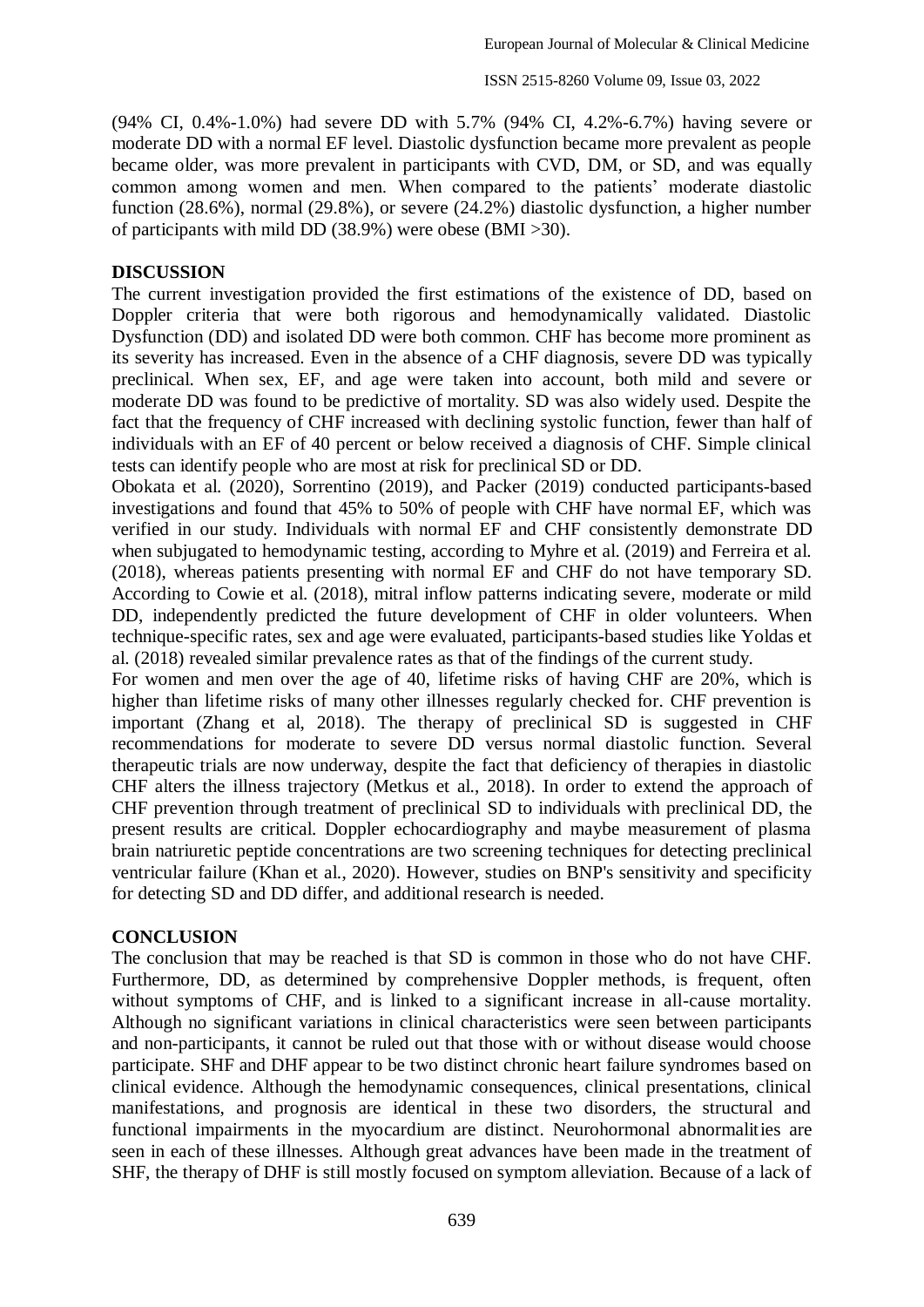knowledge of the molecular and biochemical processes of structural re-modelling and basic functional disruption in diastolic heart failure, treatments to improve prognosis have stagnated.

## **REFERENCES**

- 1. Bae, E. H., Lim, S. Y., Han, K. D., Oh, T. R., Choi, H. S., Kim, C. S., ... & Kim, S. W. (2019). Association between systolic and diastolic blood pressure variability and the risk of end-stage renal disease. *Hypertension*, *74*(4), 880-887.
- 2. Butler, J., Kalogeropoulos, A. P., Anstrom, K. J., Hsue, P. Y., Kim, R. J., Scherzer, R., ... & Braunwald, E. (2018). Diastolic dysfunction in individuals with human immunodeficiency virus infection: literature review, rationale and design of the characterizing heart function on antiretroviral therapy (CHART) study. *Journal of cardiac failure*, *24*(4), 255-265.
- 3. Cowie, M. R., Woehrle, H., Wegscheider, K., Vettorazzi, E., Lezius, S., Koenig, W., ... & Teschler, H. (2018). Adaptive servo-ventilation for central sleep apnoea in systolic heart failure: results of the major substudy of SERVE-HF. *European journal of heart failure*, *20*(3), 536-544.
- 4. Ferreira, J. P., Duarte, K., Pfeffer, M. A., McMurray, J. J., Pitt, B., Dickstein, K., ... & High‐Risk Myocardial Infarction Database Initiative. (2018). Association between mean systolic and diastolic blood pressure throughout the follow-up and cardiovascular events in acute myocardial infarction patients with systolic dysfunction and/or heart failure: an analysis from the High‐Risk Myocardial Infarction Database Initiative. *European journal of heart failure*, *20*(2), 323-331.
- 5. Flint, A. C., Conell, C., Ren, X., Banki, N. M., Chan, S. L., Rao, V. A., ... & Bhatt, D. L. (2019). Effect of systolic and diastolic blood pressure on cardiovascular outcomes. *New England Journal of Medicine*, *381*(3), 243-251.
- 6. Jung, J. Y., Oh, C. M., Choi, J. M., Ryoo, J. H., Chung, P. W., Hong, H. P., & Park, S. K. (2019). Levels of systolic and diastolic blood pressure and their relation to incident metabolic syndrome. *Cardiology*, *143*(1), 224-231.
- 7. Kelley, G. A., Kelley, K. S., & Stauffer, B. L. (2021). Isometric exercise and interindividual response differences on resting systolic and diastolic blood pressure in adults: a meta-analysis of randomized controlled trials. *Blood Pressure*, *30*(5), 310-321.
- 8. Khan, N., Hashmi, S., Siddiqui, A. J., Farooq, S., Sami, S. A., Basir, N., ... & Musharraf, S. G. (2020). Understanding of metals dysregulation in patients with systolic and diastolic dysfunction in ischemic heart disease. *Scientific reports*, *10*(1), 1-11.
- 9. Ladeiras-Lopes, R., Araújo, M., Sampaio, F., Leite-Moreira, A., & Fontes-Carvalho, R. (2019). The impact of diastolic dysfunction as a predictor of cardiovascular events: a systematic review and meta-analysis. *Revista Portuguesa de Cardiologia*, *38*(11), 789- 804.
- 10. Louca, P., Mompeo, O., Leeming, E. R., Berry, S. E., Mangino, M., Spector, T. D., ... & Menni, C. (2020). Dietary influence on systolic and diastolic blood pressure in the TwinsUK cohort. *Nutrients*, *12*(7), 2130.
- 11. Metkus, T. S., Suarez-Pierre, A., Crawford, T. C., Lawton, J. S., Goeddel, L., Dodd-o, J., ... & Whitman, G. J. (2018). Diastolic dysfunction is common and predicts outcome after cardiac surgery. *Journal of cardiothoracic surgery*, *13*(1), 1-7.
- 12. Myhre, P. L., Claggett, B., Ballantyne, C. M., Selvin, E., Røsjø, H., Omland, T., ... & Shah, A. M. (2019). Association between circulating troponin concentrations, left ventricular systolic and diastolic functions, and incident heart failure in older adults. *JAMA cardiology*, *4*(10), 997-1006.